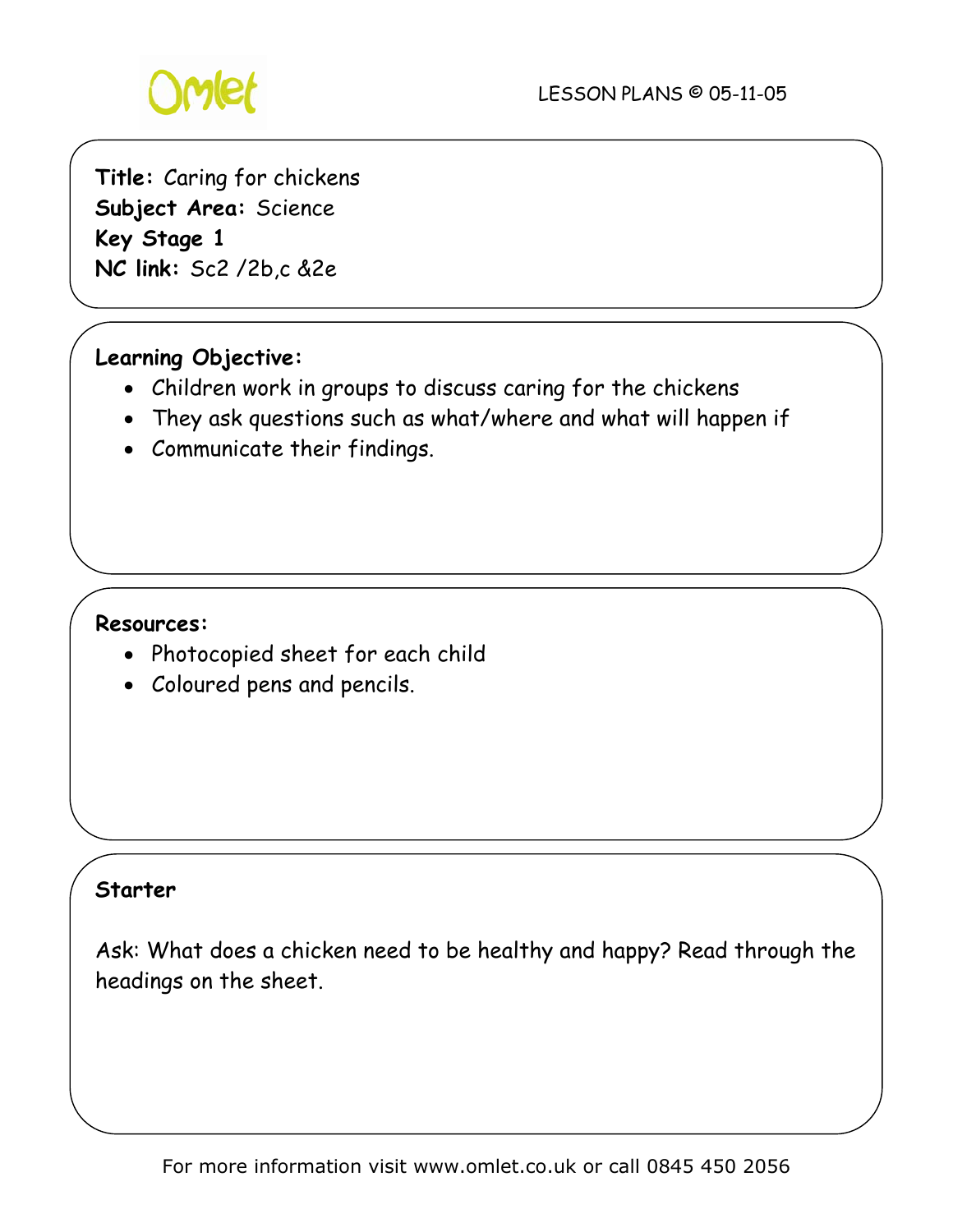

# **Main Teaching Activity:**

- In groups encourage the children to discuss the headings and if appropriate to discuss other things that the chickens may require.
- The children then need to draw pictures to describe how we can give the chickens each of the things in each of the 5 ; food/water, a clean environment, friends, shelter and exercise.

# **Plenary**

- Ask some of the children to hold up their pictures and to describe what they have drawn.
- Ask: Why is it important that we look after animals properly?

# **Differentiation**

As an extension ask: How can we make our chickens life better? What sorts of food would make him/her more healthy? Could the chickens get bored? How could we change that? What if they get ill? What if we go on holiday? This could be extended to other animals.